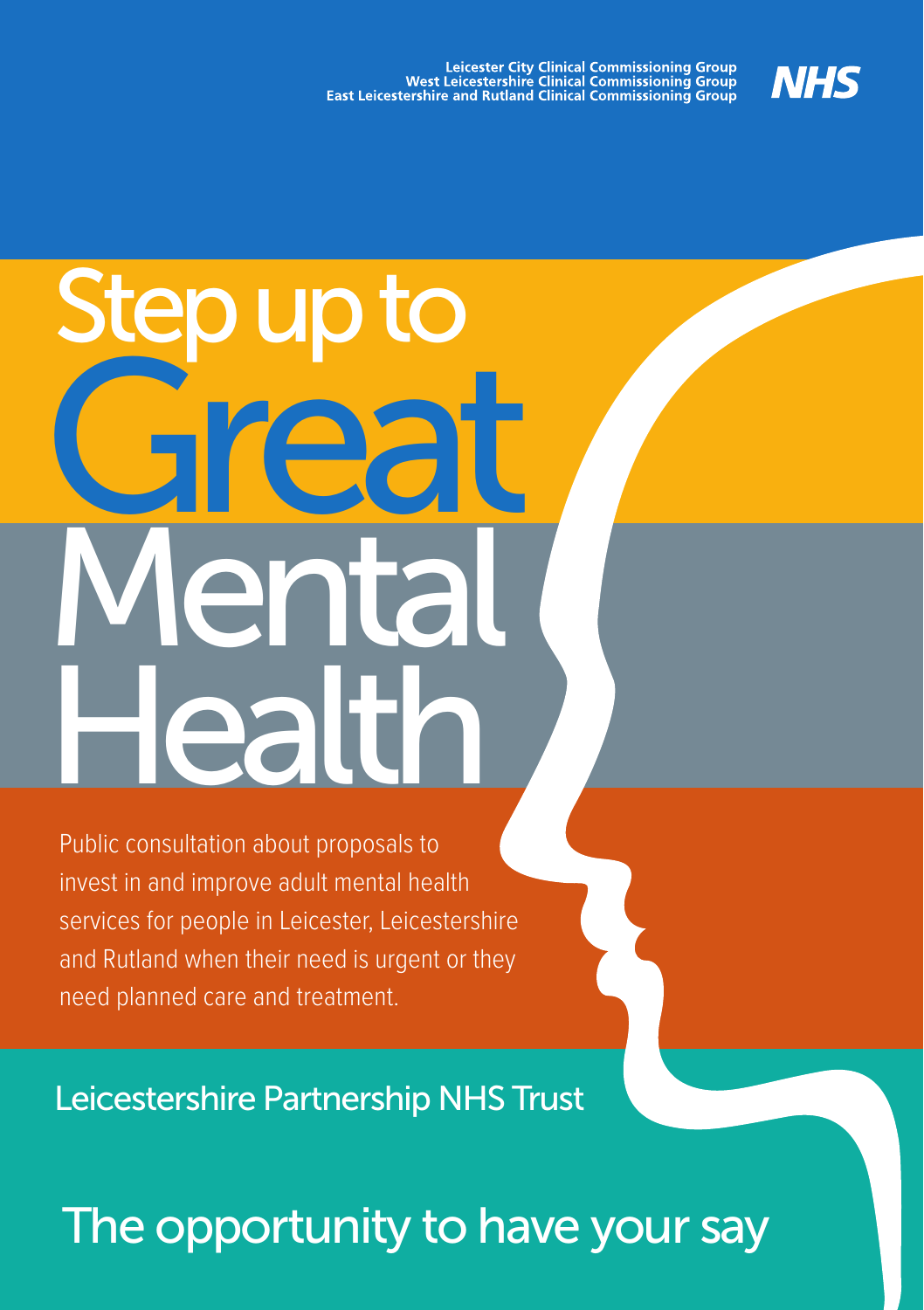## Have your say on proposed changes to mental health services

Mental or emotional health problems represent the largest single cause of disability in the UK. One in four adults experiences at least one mental health problem in any given year.

We have been working with individuals that have used mental health services, their carers, staff and other agencies to understand and design what they want and need from local services.

website: **www.greatmentalhealthLLR.nhs.uk This public consultation sets out proposals to improve and invest in urgent mental health services for adults and, more planned and routine community based mental health services within Leicester, Leicestershire and Rutland.**

This is your chance to find out more about what is being proposed and have your say. Your views will help the local NHS to understand what the changes would mean for you and help us to make a final decision.

You can read the full consultation document and find out more information about what is proposed and why at **www.greatmentalhealthLLR.nhs.uk**. Versions of the consultation document can be provided in other languages and formats, including easy read, large print and video. These versions can also be found on our website.

#### What changes are we proposing? We want to:

**1** Join up and make it easier for people to access mental health care.

 $\overline{2}$ Provide more mental health care locally, including in people's home, meeting the needs of communities.

3 Coordinate mental and physical health services to improve people's health and wellbeing.

#### **4.** Reduce long waits for services.

 $\overline{5}$ Provide high quality care locally close to home, leaving inpatient facilities to care for the most unwell people.

6 Work with individuals, their family and carers to assess need and develop a care plan that meets those needs.

 $\mathbf{7}$ Help people to get the right care, first time, providing a seamless experience with no unnecessary delays or need to continually repeat their story.

8 Transfer people to different mental health service without them repeating their story and being reassessed.

9 Different staff to work together around the needs of people to best support their recovery.

#### What this consultation covers

The public consultation is about mental health services delivered by Leicestershire Partnership NHS Trust. These plans aim to improve support to adults and older people who need mental and emotional support urgently and for community mental health care and treatment planned in advance.

This consultation is being led by NHS Leicester City Clinical Commissioning Group (CCG), NHS West Leicestershire CCG and NHS East Leicestershire and Rutland CCG.

#### What this consultation does not cover

This public consultation does not cover other mental health services such as inpatient services or services provided to children and young people.

### **Are we speaking your language?**

Versions of the full consultation document can be made available in other languages, and are in easy read, video and large print. These versions can be accessed on our

पर फोन कीजिए।

ਜੇਕਰ ਤੁਹਾਨੂੰ ਇਸ ਦਸਤਾਵੇਜ਼ ਦਾ ਵਿਸ਼ਾ ਵਸਤੂ ਸਮੱਝਣ ਲਈ ਮਦੱਦ ਦੀ ਲੋੜ ਹੈ ਤਾਂ ਕ੍ਰਿਪਾ ਕਰਕੇ ਇਸ ਨੰਬਰ ਤੇ ਟੈਲੀਫੋਨ ਕਰੋ 0116 295 2110

જો તમને આ દસ્તાવેજમાં આપેલ માહિતી સમજવા માટે મદદ જોઇતી હોય તો મહેરબાની કરીને 0116 295 2110 પર ક્રોન કરો.

এই ডক্মেন্ট'এর কোন বিষয় বঝতে আপনার যদি সাহায্যের প্রয়োজন হয়, তাহলে অনুগ্রহ করে 0116 295 2110 নাম্বারে টেলিফোন করুন।

Hadii aad u baahantahay in lagaa caawiyo fahmida qoraalka ku qoran documintigaan fadlan nagala soo xiriir telefoonkaan 0116 295 2110.

Jeśli potrzebujesz pomocy w zrozumieniu treści tego dokumentu prosimy o telefon pod numer 0116 295 2110.

> "اگر آپ کو اس دستاویز کے مشمولات کو سمجھنے میں مدد کی ضرورت ہو تو ہر اہ کر م ہمیں 2110 295 0116 پر فون کریں۔"

Caso pretenda ajuda para compreender o conteúdo deste documento. por favor ligue para o 0116 295 2110.

如果您在理解本文档的内容时需要任何帮助,请致电 0116 295 2110.

Jei norėtumėte, kad kas nors padėtų suprasti šį dokumentą, skambinkite tel. 0116 295 2110.

Ja jums nepieciešama palīdzība, lai saprastu šī dokumenta saturu. lūdzam zvanīt uz 0116 295 2110.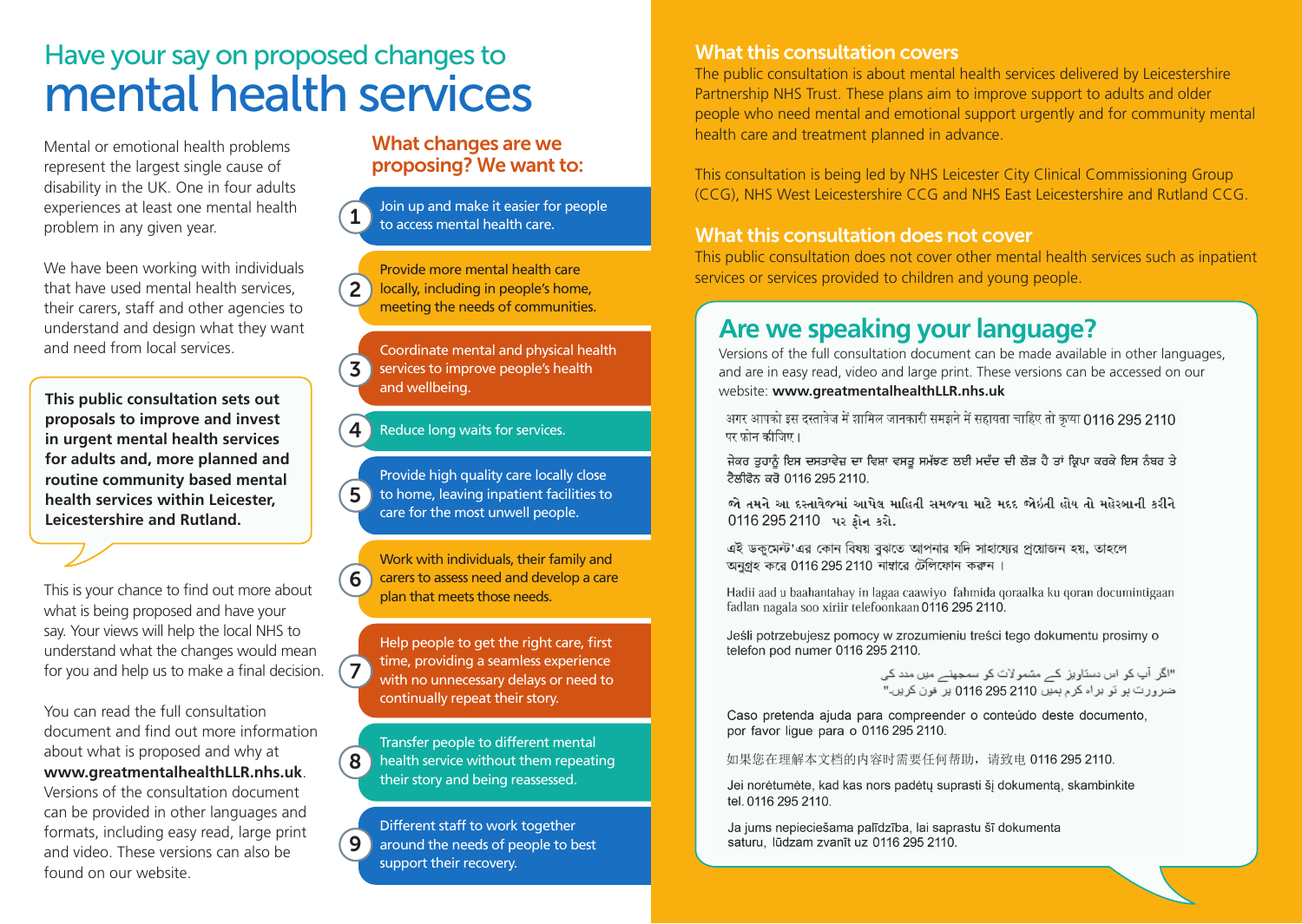## How people need mental health services to improve?

We have listened to what people have told us about their experiences of services and what matters to them. The feedback has helped us to develop these proposals. People told us:

*I need an easy way of getting help and support at any time of the day or night.*

*I need staff to understand me and my family and friends and focus on my care needs.*

*When I contact mental health services, I need to be helped to get the right support and not be passed to or between staff and departments or services.*

> *I would like as much care as possible to be provided near to where I live and be organised around my needs and the needs of my local community.*

*best care possible to meet my needs.*

*I need help as quickly as possible and to know that it will be the* 

> *I want to live the best life I can, achieve my goals and live independently.*

> > *I need the staff to work together to help me achieve my goals and meet my needs.*

## What changes are being proposed?

This public consultation is seeking people's views on:

#### improving mental health care when the need is urgent

#### Building self-help guidance and support

Advice and guidance are key components of mental health support. There is a lot of information out there and we would bring this all together in a single place online. This would help people to find the information they need and receive further help.

#### Introducing a Central Access Point

When individuals need more help we recognise it is important that there is a place to contact 24 hours a day, seven days a week — whether by phone, text message, or using British Sign Language or interpretation facilities.

In April 2020, during the first wave of the Covid-19 pandemic, a new contact point was introduced in Leicester, Leicestershire and Rutland to help people who wanted support with their mental health. We propose to continue this service. Anyone needing mental health support for themselves or others can call this service on 0808 800 3302.

#### Strengthening the role of Crisis Cafes

Crisis Cafes offer a safe space where people can get help if they are experiencing a mental health crisis. There are currently three Crisis Cafes. Over the next four years we would open a further 22 Crisis Cafes in Leicester, Leicestershire and Rutland. Through this consultation we want to know where people would like to see these services located.

#### Improving the Crisis Service

When individuals are in a mental health crisis and need help in their homes we have a Crisis Service that can help them. During the Covid-19 pandemic improvements were made to the Crisis Service, enabling people to seek help directly through the Central Access Point without needing to contact their GP. This gave them easier access to a specialist, if needed. The most urgent assessments would be completed in four hours. Those with less urgent needs would be assessed within 24 hours.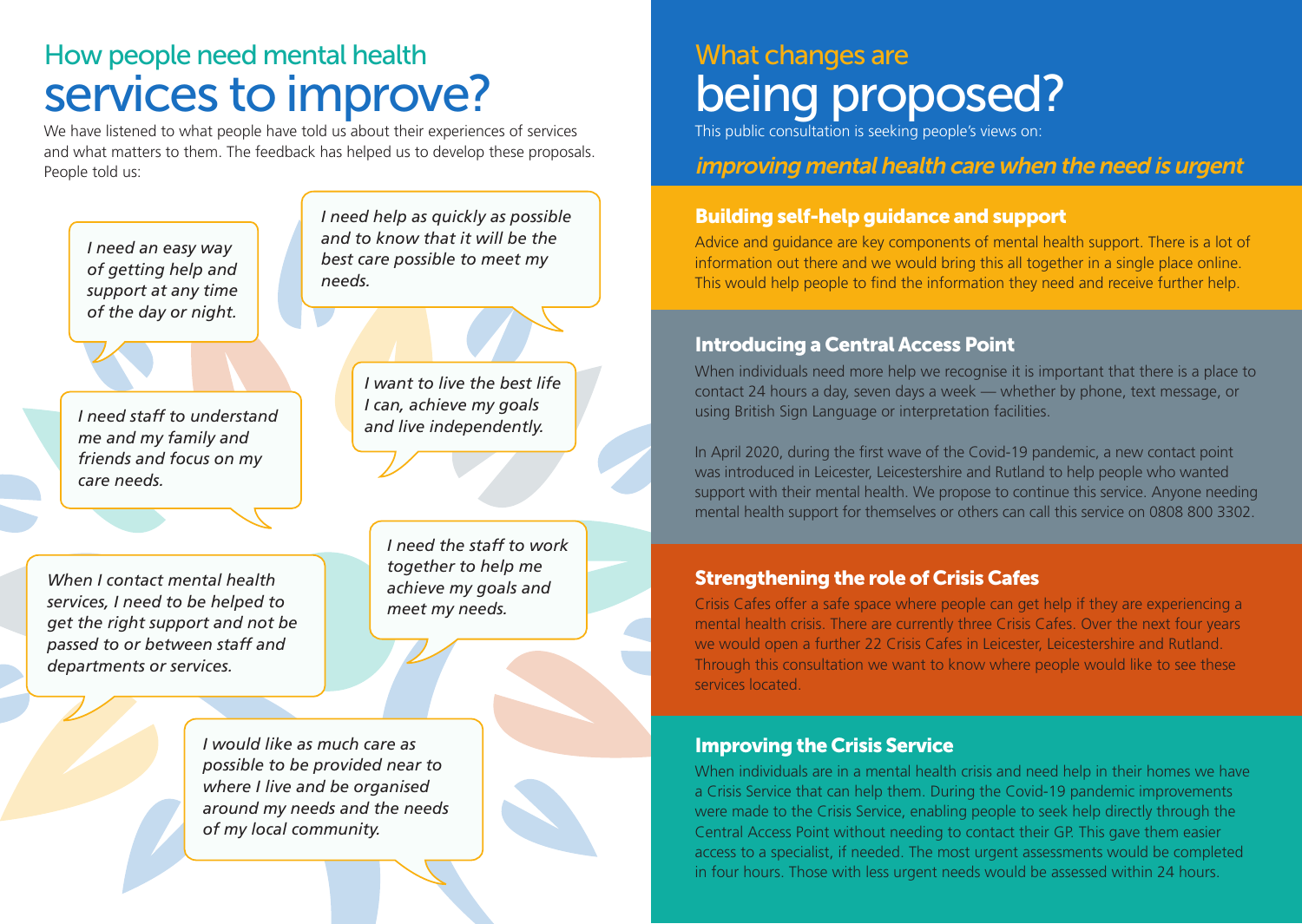#### Expanding use of the Triage Car

The police may need to help individuals whose mental health is contributing to their behaviour. Sometimes mental health expertise can help people through such incidents. A Triage Car that has police and mental health practitioners working together to support people has been in place for some time.

We propose to increase the number of hours the car operates and work with ambulance crews as well as the police.

#### Introducing a Mental Health Urgent Care Hub

There are times that individuals need more intensive support. During the Covid-19 pandemic, we introduced a Mental Health Urgent Care Hub. We now wish to consult on making this permanent at the Bradgate Unit, on the site of Glenfield Hospital. People are referred to the Hub by emergency services, social care or health professionals.

It is staffed by mental health practitioners who have the expertise to treat people of all ages; this includes mental health nurses, support workers, and consultants. The hub is an environment specifically for people with mental health needs that don't need physical health support provided in an emergency department.

#### Introducing an Acute Mental Health Liaison Service

When individuals with mental health needs go to the emergency department for help, it is important that mental health expertise is available to them. An Acute Mental Health Liaison Service launched in November 2020. We invested in bringing together existing teams, who now work as one team in the emergency department and on hospital wards providing support to people. The service is available 24 hours a day, seven days a week, helping adults with a mental health problem.

#### Joining up support for vulnerable groups

There are individuals who are particularly vulnerable who need mental health support, but for various reasons do not access it. There are currently three teams working with vulnerable groups, including homeless people and individuals that present in the criminal justice system. We propose to bring these teams together into one dedicated service to help more vulnerable people access the care they need.

## What changes are being proposed?

This public consultation is seeking people's views on:

#### working with the community to provide more mental health services locally

People told us they want care that focuses on their needs, goals and recovery. We propose to join up more services and base them in local communities. This would allow people to get a better experience of care that meets their needs and places a greater emphasis on psychological care.

Staff would provide care that focuses on the need of the individual and their goals and recovery. People will not have unnecessary duplicate assessments and and won't experience long waiting times. The joined-up teams would work with the voluntary sector, social care and other physical health services to focus on all of people's needs.



This is intended to be delivered in:

eight teams based in a local area to support adult mental health needs.

These will be supported by services with expertise in the care of:

Women who want to conceive a baby, supporting them from pre-conception to 24 months after birth

- 2 Individuals with complex needs associated with a personality disorder
- Individuals who have had a first presentation of psychosis

4 Individuals with complex needs that require enhanced rehabilitation and recovery support

Individuals who are having difficulties with their memory

All of these teams will work together to bring expertise around an individual and support their specific recovery journey.